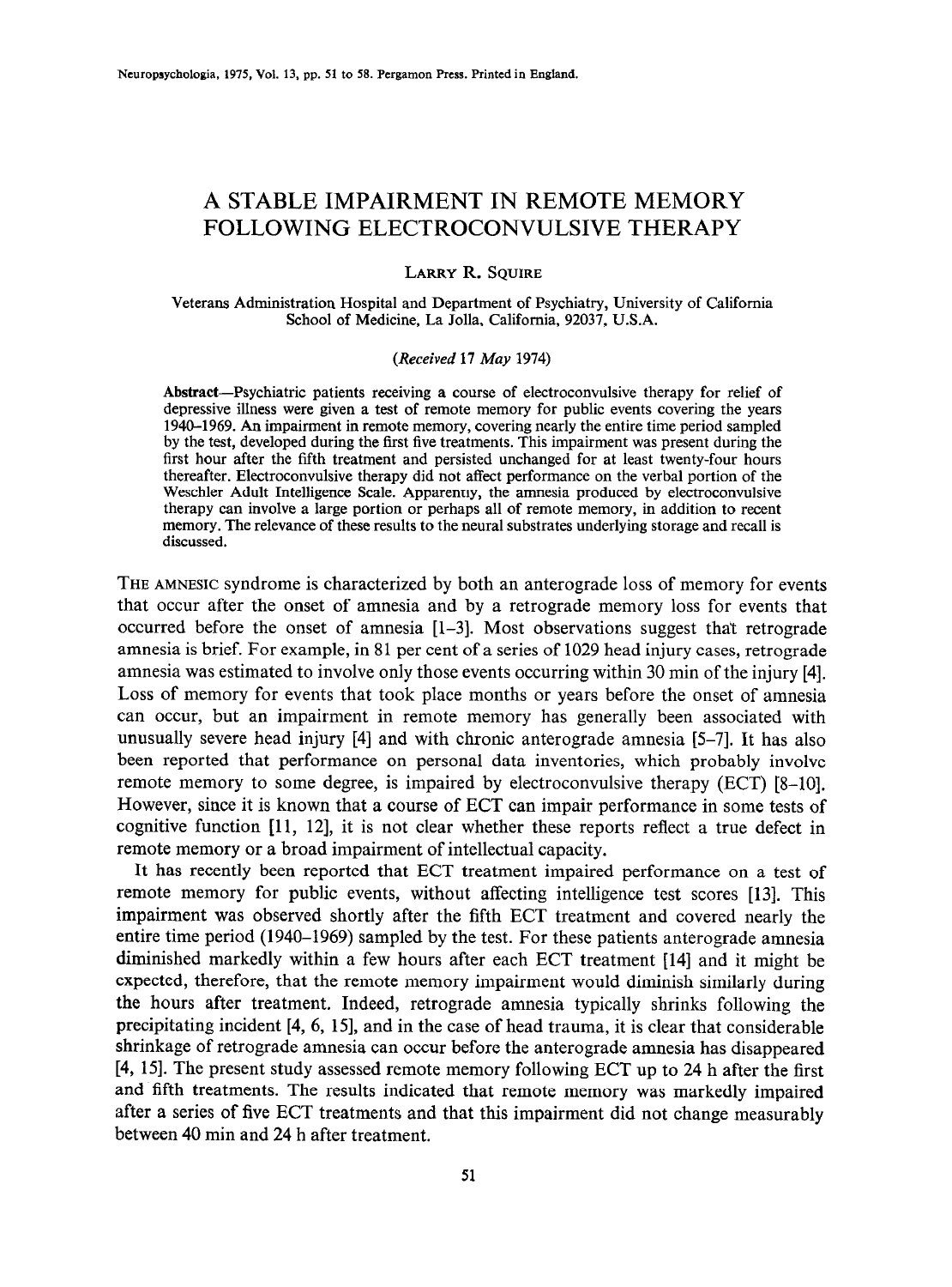## 52 LARRY R. SOUTRE

# **MATERIALS AND METHODS**

#### *Patients*

The subjects were psychiatric inpatients who had been prescribed a series of bilateral electroconvulsive therapy treatments for the relief of depressive illness. Patients were excluded from the study if they had other psychiatric disorders, neurologic disorders, or if they had received ECT treatment during the previous twelve months. Patients were also excluded if they were born after 1935. Twenty patients selected according to these criteria were randomly assigned to one of two experimental groups. The patients (60% female) were aged 38-72 (median age=52). Decisions as to when treatment should be discontinued were made by the patients' psychiatrists. They had given prior approval for the research project, but did not know which of their patients were participating.

#### *Test and procedures*

A multiple-choice test of remote memory for public events was prepared in two equivalent forms (A and B). The construction of this test has been described in detail previously [16]. Briefly, each form of the test was composed of tifty questions dealing with persons, places, or events that were in the news during the 1940's, the 1950's and the 1960's. Forms A and B each contained 16 1940's questions, 17 1950's questions and 17 1960's questions. Because subjects did poorly on this test if they had not lived through the time periods in question [16], it was assumed that the information in the test was acquired close to the time the events occurred, rather than from books and conversations. Sample questions are given in Table 1.

Table 1. Sample questions

| 1940: Where did the Coconut Grove nightclub fire occur?         |
|-----------------------------------------------------------------|
| (a) <i>Boston</i> (b) Chicago (c) Miami (d) New York            |
| 1950: Mike Todd was killed in a                                 |
| (a) shipwreck (b) <i>plane crash</i> (c) car accident (d) brawl |
| 1960: "The Great Society" was a term used by                    |
| (a) John Galbraith (b) Lyndon Johnson (c) Elsa Maxwell          |
| (d) Amy Vanderbilt                                              |

| ECT<br>treatment | Time tested<br>after treatment       | Group 1 $(N=10)$                                             | Group 2 $(N=10)$                                             |
|------------------|--------------------------------------|--------------------------------------------------------------|--------------------------------------------------------------|
| #1               | $40 \text{ min}$<br>24 hr            | Remote memory test<br>Remote memory test<br>(alternate form) |                                                              |
| #2               | $40 \text{ min}$<br>24 <sub>hr</sub> | WAIS*<br>W-B II†                                             |                                                              |
| #5               | $40 \text{ min}$<br>24 <sub>hr</sub> |                                                              | Remote memory test<br>Remote memory test<br>(alternate form) |
| #6               | $40 \text{ min}$<br>24 hr            |                                                              | WAIS*<br>W–B II†                                             |

#### Table 2. Testing schedule

\* Wechsler Adult Intelligence Scale, Verbal Portion.

t Wechsler-Bellevue II, Verbal Portion.

The testing schedule is shown in Table 2. Patients in the first group  $(N=10)$  took one form of the remote memory test beginning 40 min after the first ECT treatment and then took the alternate form of the test 24 h after the first treatment. Patients in the second group  $(N=10)$  took one form of the test beginning 40 min after the fifth ECT treatment and then took the alternate form of the test 24 h after the fifth treatment. Half of the patients in each group took Form A before Form B and half took Form B before Form A. Patients were instructed to answer every question and to guess if necessary.

Patients in the first group were also given the verbal portion of the Wechsler Adult Intelligence Scale (WAIS) beginning 40 min after the second ECT, and the verbal portion of the Wechsler-Bellevue II (W-B II) beginning about 24 h after the second ECT. Patients in the second group took the WAIS beginning 40 min after the sixth ECT, and the W-B II beginning about 24 h after the sixth ECT. Verbal I.Q. ratings were available for only eight of the ten subjects in each group, treatment having been discontinued in the other four cases before all the testing could be completed.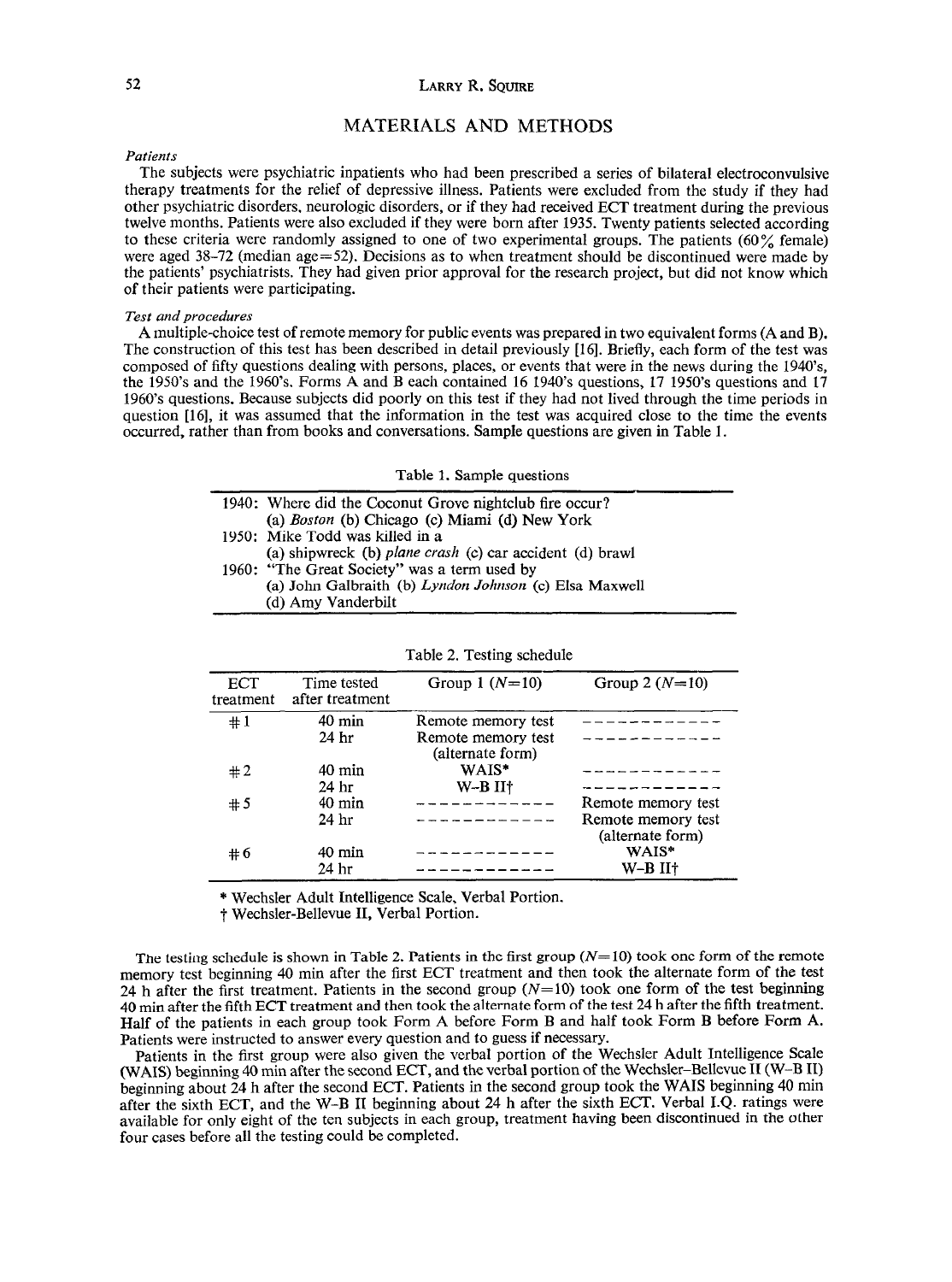#### *ECT treatment*

Bilateral ECT treatment was administered in the mornings on Monday, Wednesday, and Friday for each patient. Electrode placement was temporal-parietal. Treatments were given with either an Offner (Type 733) or a Medcraft (Model B-24) ECT machine. Treatment parameters for the Offner machine were 500 mA for 2-3 sec and for the Medcraft machine,  $140-160$  V for 0.75 sec. Half of the patients in each group received all their treatments with one of the ECT machines and half of the patients received all their treatments with the other machine. Following premedication with atropine (0.8 mg), ECT was administered under barbiturate anesthesia (sodium methohexitone, 60 mg), full muscular relaxation (succinyl choline, 3@-40 mg), and oxygen supply. In all cases the patient was described by the attending physician as having a well-modified grand ma1 seizure.

## RESULTS

During the course of the first five ECT treatments, patients developed a marked deficit in their ability to recall past events. This deficit in remote memory appeared across nearly the entire time period sampled by the test. Figure 1 (left) compares patients tested 40 min



FIG. 1. A test of remote memory for public events was administered to two groups of psychiatric patients receiving a series of ECT treatments for relief of depressive illness. The two groups were tested on two occasions: at 40 min after their first or fifth treatments (Fig. 1, left) and at 24 hr after their first or fifth treatments (Fig. 1, right). Patients tested 40 min after their fifth treatment  $(N=10)$  were impaired relative to patients tested after their first treatment  $(N=10)$  regardless of when the remote memory test was administered (for the 40 min test,  $F=8.3$ ,  $P<0.05$ ; for the 24 hr test time,  $F=5.8$ ,  $P<0.05$ ).

after their first treatment with patients tested 40 min after their fifth treatment; and Fig. 1 (right) compares patients tested 24 h after their first treatment with patients tested 24 h after their fifth treatment. An analysis of variance with repeated measures on one factor [17] revealed a significant effect of ECT treatment on remote memory. For patients taking the remote memory test 40 min after treatment (Fig. 1, left), the effect of ECT treatment was significant ( $F=8.3$ ,  $df=1.18$ ,  $P<0.05$ ). An analysis of simple main effects indicated that this difference was significant for the 1950's  $(F = 4.4, P < 0.05)$  and for the 1960's  $(F = 10.4 \, P < 0.01)$ . For patients taking the remote memory test 24 hr after treatment, the effect of ECT treatment was also significant ( $F = 5.8$ ,  $df = 1.18$ ,  $P < 0.05$ ). The difference between groups was significant only for the 1960's  $(F = 6.7, P < 0.01)$ .

Figure 2 permits a direct comparison of remote memory test scores within each patient group. An analysis of variance with repeated measures on two factors [18] indicated that performance 40 min and 24 h after ECT was not significantly different (Fig. 2, left,  $F=0.1$ ,  $df=1.9$ ; Fig. 1, right,  $F=0.7$ ,  $df=1.9$ ). Taken together, the 'present results indicated that a remote memory deficit could be detected shortly after the fifth ECT treatment and that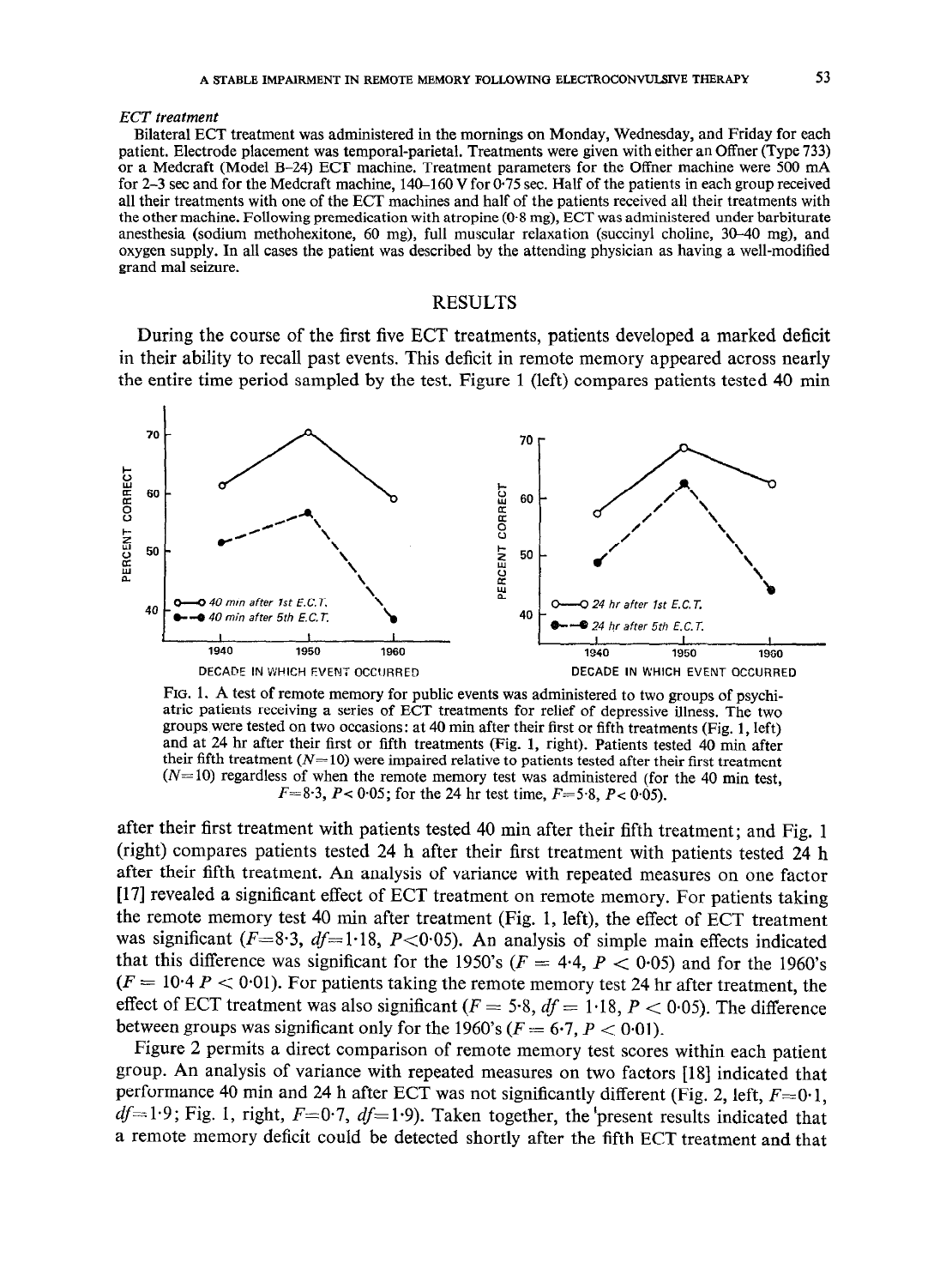

FIG. 2. Comparisons of patients taking the remote memory test 40 min and 24 hr after their first ECT treatment (Fig. 2, left,  $N=10$ ) or 40 min and 24 hr after their fifth treatment (Fig. 2, right,  $N=10$ ). None of these comparisons is statistically significant (for patients tested after their first treatment,  $F=0.1$ ; for patients tested after their fifth treatment,  $F=0.7$ ).

Table 3. Intelligence test performance following ECT

|                    | Tested after 2nd ECT | Tested after 6th ECT |
|--------------------|----------------------|----------------------|
| Median age         | 53                   | 55                   |
| (Range)            | $(43 - 71)$          | $(38-74)$            |
| Median verbal I.O. |                      |                      |
| 40 min after ECT   | 102                  | 97                   |
| (Range)            | $(78-147)$           | $(78 - 117)$         |
| Median verbal I.Q. |                      |                      |
| 24 hr after ECT    | 101                  | 99                   |
| (Range)            | (86–140)             | $(76-119)$           |

this deficit persisted unchanged for at least 24 h.

The results for the I.Q. tests are illustrated in Table 3. The group tested 40 min and 24 h after the second ECT treatment achieved median scores of 102 and 101, respectively. The group tested 40 min and 24 h after the sixth ECT treatment achieved median scores of 97 and 99, respectively. The largest difference between any of the groups was 5 I.Q. points, and none of the between-group or within-group differences approached statistical significance. A non-significant loss of 5 points in verbal I.Q. has also been observed when patients were tested with the WAIS before the first treatment and again with the same test beginning 40 min after the sixth treatment.\*

# DISCUSSION

The results indicated that ECT treatment produced a marked impairment in remote memory in the absence of a measurable change in intelligence test performance. The difference in verbal I.Q. scores between patients tested before or after the onset of the remote memory impairment was only 5 points, and not statistically significant. This finding is in agreement with the report that patients tested within 48 h after their sixth ECT treatment performed at their pre-ECT level on three verbal subtests of the WAIS [12]. Even if the 5-point difference in the present study were significant, it could not be a factor in the remote memory deficit, since a change of 5 I.Q. points is correlated with a drop of only 2 per cent in performance on the remote memory test [13]. The retrograde amnesia for

<sup>\*</sup> Unpublished observations  $(N=7)$ .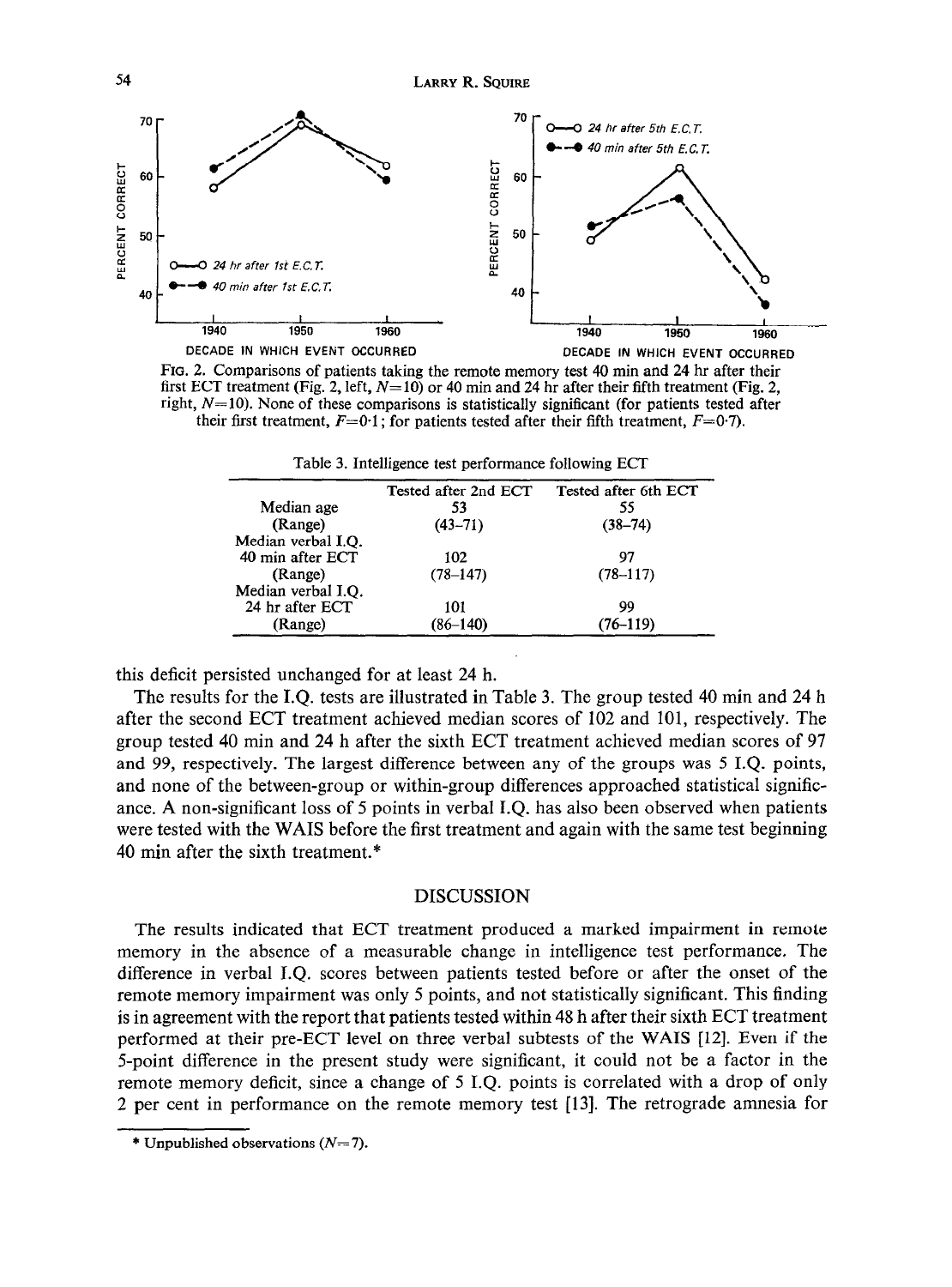remote events is stable and unchanged for at least 24 h after treatment. It is not yet clear how much longer than 24 h this amnesia lasts. In one study of memory for past personal events, recovery was not complete even 10–14 weeks following the cessation of treatment [9]. A long-term follow-up study directed at this important question is now in progress.

A remote memory impairment has not been included in the traditional description of the organic amnesic syndrome, except in cases of persisting anterograde amnesia [5-71. The amnesia produced by ECT is neither chronic, nor does it seem unusually severe. Most patients remained generally oriented through their series of treatments, and in all cases anterograde amnesia markedly diminished between treatments [ 141. Therefore, the fact that ECT could produce a prolonged and stable remote memory impairment suggests that at least some forms of amnesia can affect remote memories as well as recent memories. If so, one reason that a remote memory deficit might have been overlooked in the past is that tests specifically designed to probe remote memory have rarely been used. In addition, informal questioning about personal past history can be misleading. Such interviews tend to rely on questions concerning information that is well-rehearsed and over-learned. Indeed, such an interview of the patients in the present study might have suggested that these patients had normal remote memory. All these patients named their birthplace accurately and conversed in a rational manner at the beginning of the test sessions. In fact, they apparently had command of a good deal of well-rehearsed and over-learned information, because they were able to obtain normal scores on the verbal I.Q. tests.

When remote memory is impaired, Ribot [19] argued that memory for events occurring many years ago is less impaired than memory for events occurring only a few years ago. By this view, memory somehow becomes more invulnerable over the years so that the oldest memories are the most resistant to disruption. Some observations of amnesic patients have been interpreted as supporting Ribot's hypothesis [4, 201 and some theoretical ideas about long-term memory have been developed recently, which incorporate that point of view [21]. However, it is difficult to test such a hypothesis decisively either with informal interviews or with presently available tests of remote memory. As discussed in detail previously [13, 161, the possibility that sampling biases may operate in the selection of questions from different time periods makes it difficult to compare the results for one time period with those for another. Accordingly, the findings that Korsakoff's syndrome [7] and ECT [13] impair performance on 1940's questions as much as they impair performance on 1960's questions should not be taken as evidence against Ribot's hypothesis. It is hoped, however, that improved methods of test construction [22] will allow a proper examination of the temporal dimension of long-term memory.

Aside from the relevance of the present results to theories of long-term memory, these results also bear on current notions of short-term memory and consolidation. Perhaps because the amnesic effects of electroconvulsive treatment on recent memory are so easy to document, this agent has often been used in attempts to obtain an estimate of the consolidation period, the hypothetical interval required for conversion of memory from a short-term, labile form into a more permanent long-term store. Estimates of the length of this time period have been derived from studies in which convulsive stimulation is administered at a variable interval after training [cf. 23, 241. By this strategy, the consolidation time is the minimal training-treatment interval consistent with normal retention. Although estimates of consolidation time derived in this manner have varied considerably [see 251, it has generally been agreed that at some time after learning, memory becomes invulnerable to convulsive treatment. In fact, there seems to be a prevailing belief in the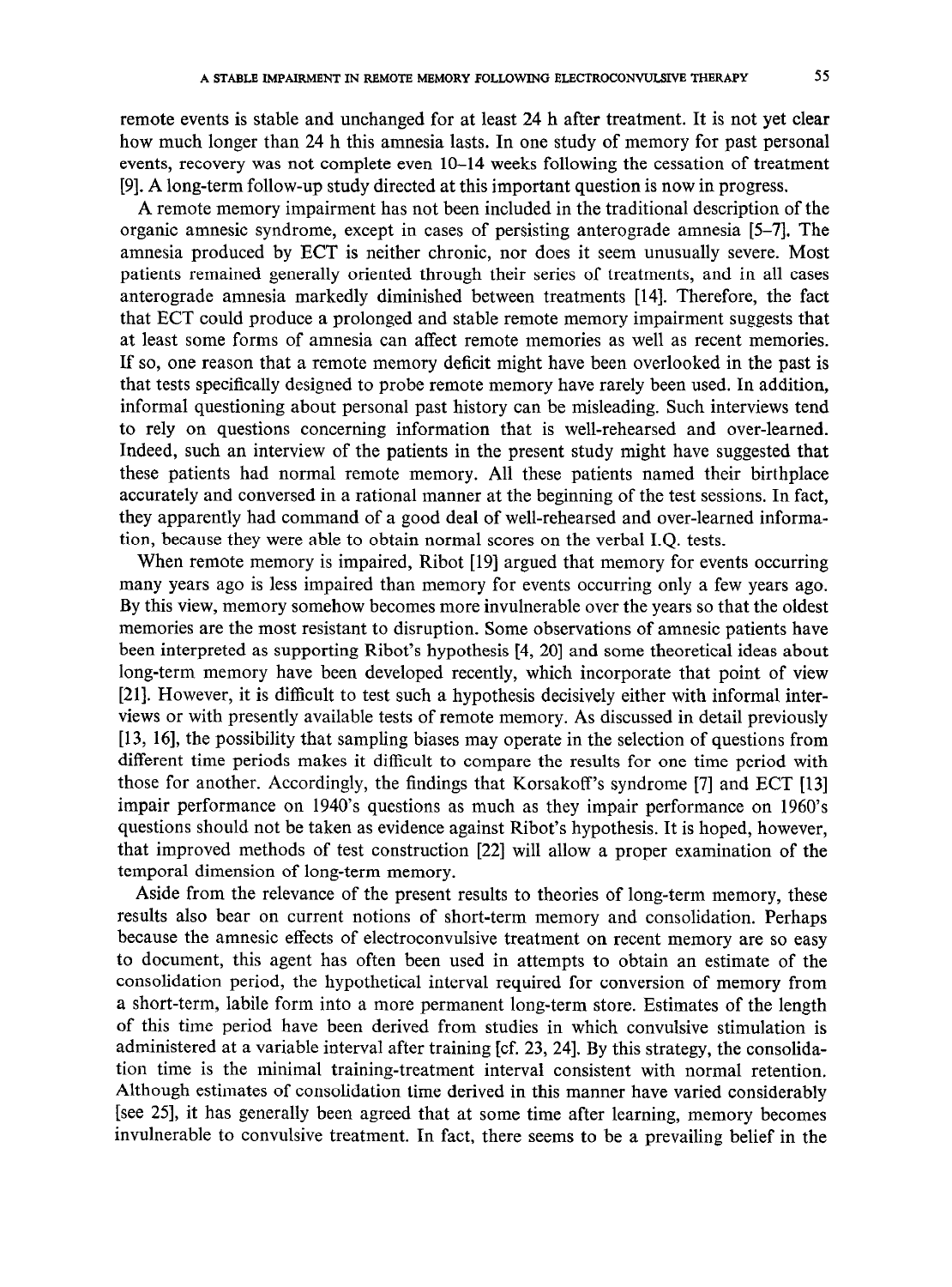literature of memory that long-term memory is relatively invulnerable to amnesic treatment. One factor that may have tended to maintain this belief is that in animal studies disturbances in long-term memory are difficult to distinguish from non-specific decrements in the ability to perform. In addition, the notion that long-term memory is stable is consistent with the finding that performance on many tasks is not affected by treatments that presumably can markedly disrupt neural function [26,27]. The present results indicate quite clearly, however, that long-term memory is vulnerable to the effects of electroconvulsive treatment. Accordingly, probably very little can be concluded from the results of experiments with this agent about either the biological basis of short-term memory or its time course. The present results are of interest primarily because they indicate that long-term memory can be impaired, and that this impairment can occur in the absence of changes in intelligence test scores.

In the past few years it has been popular to explain amnesia by attributing the difficulty to either a disturbance of *storage* or to a disturbance of *retrieval.* Explanations in terms of storage mechanisms have tended to view amnesia as a failure of memory consolidation [cf. 28-301. Explanations in terms of retrieval mechanisms have viewed amnesia as a failure of retrieval from long-term memory [31-331. The fact that ECT produces a rather global defect in recall, that apparently extends to material learned many years before treatment, means that this defect cannot easily be explained as a failure of consolidation. The accumulation of more precise information about the molecular changes underlying memory storage and about the susceptibility of these changes to amnesic agents should allow a clearer understanding of amnesia. In the meantime, it seems premature to attribute a deficit in recall ability exclusively to a defect in the stored information itself or to an impairment in some hypothetical retrieval process [25].

On the basis of many thoroughly studied cases of human memory pathology, the suggestion has been made that medial temporal and diencephalic structures constitute an essential anatomical substrate for the consolidation of newly acquired information [34-361. In view of the fact that ECT produces electrophysiological abnormalities in the temporal region [37], it is interesting to speculate that these same structures, which appear to be required for the storage and processing of newly acquired information, may also be required for the efficient recall of information from remote memory.

*Acknowledgements-I* thank **STEPHEN CHAPIN,** PATRICIA HALL and DEBORAH MULLEN for their assistance with interviews. PHILIP ROLL for the construction of computer programs, and IRWIN LEVITAN for critical editorial comments. I am also grateful to the staff of Mesa Vista Psychiatric Hospital and Mercy Hospital, Psychiatric section, for their full cooperation. Supported by NIMH grants MH18282 to S. H. Barondes and MH24600 to the author, by a grant from the A. P. Sloan Foundation, and by a Clinical Investigatorship (8084-C) from the Veterans Administration to the author.

### **REFERENCES**

- 1. BARBIZET, J. *Human Memory and Its Pathology.* Freeman, San Francisco, 1970.
- 2. TALLAND, G. A. *Deranged Memory.* Academic Press, New York, 1965.
- 3. ZANGWILL, O. The amnesic syndrome. In *Amnesia*. C. W. M. WHITTY and O. L. ZANGWILL (Editors), Butterworths, London, 1966.
- *4.* RUSSELL, W. k. and NATHAN, P. W. Traumatic amnesia. *Bruin 69,280-300, 1946.*
- 5. BENSON, D. F. and GESCHWIND, N. Shrinking retrograde amnesia. *J. Neurol., Neurosurg. Psychiat.* 30, *539-544,1967.*
- *6.* ROSE, F. C. and SYMONDS, C. P. Persistent memory defect following encephalitis. *Brain 83,195-212,196O.*
- *7.* SANDERS, H. and WARRINGTON, E. K. Memory for remote events in amnesic patients. *Brain 94,661-668,*  1971.
- 8. BIDDER, T. G., STRAIN, J. J. and BRUNSCHWIG, L. Bilateral and unilateral ECT: follow-up study and critique. *Am. J. Psychiat. 127,737-745, 1970.*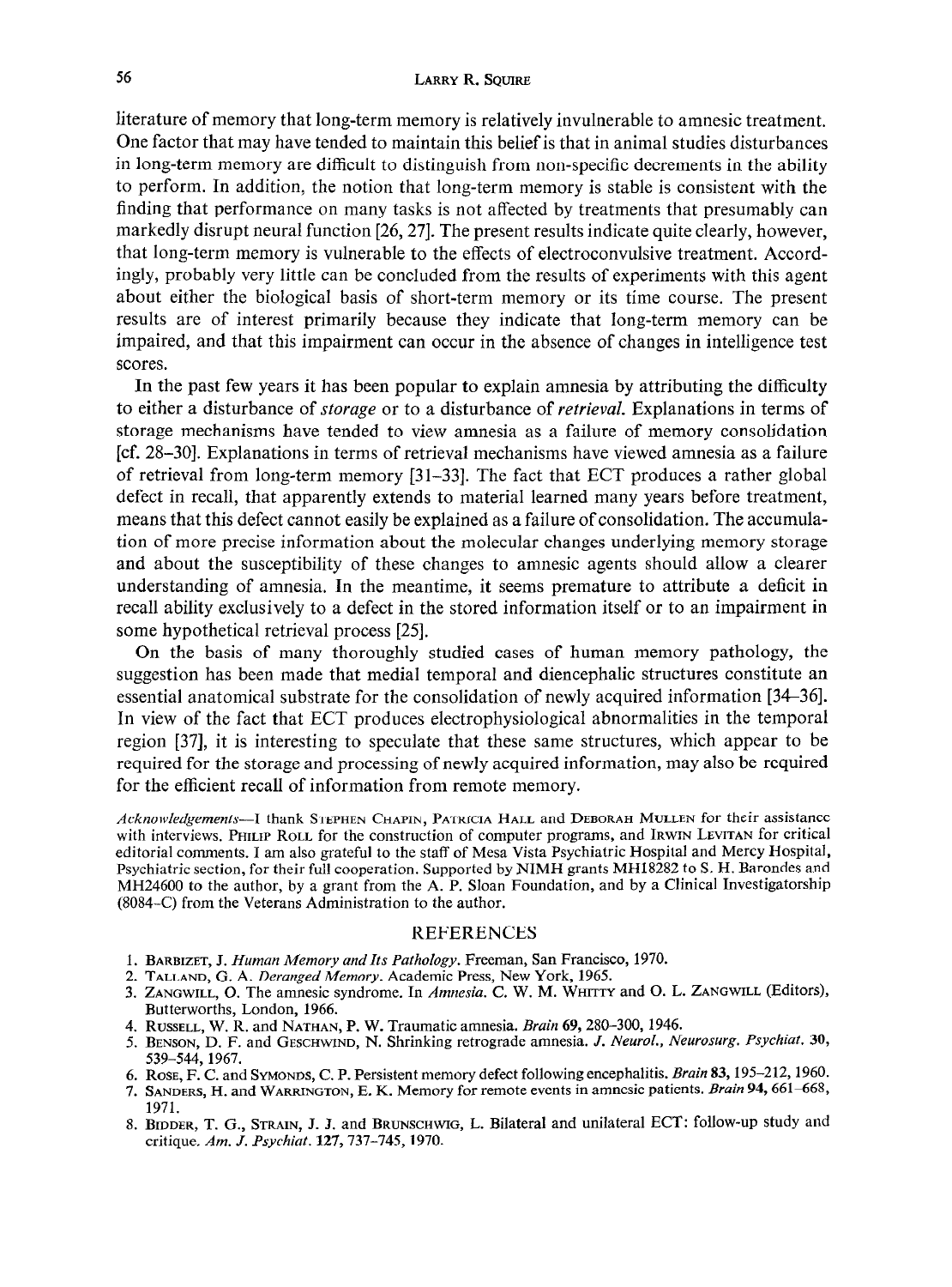- 9. JANIS, I. L. Psychologic effects of electric convulsive treatments. J. *new. ment. Dis. 3, 359-383, 1950.*
- 10. STIEPER, D. R., WILLIAMS, M. and DUNCAN, C. P. Changes in impersonal and personal memory following electroconvulsive therapy. *J. clin. Psychol.* 7, 361-366, 1951.
- 11. KENDALL, B. S., MILLS, W. B. and THALE, T. Comparison of two methods of electroshock in their effect on cognitive functions. *J. Consult. Psychol. 6,423-429, 1956.*
- 12. MCANDREW, J., BERKEY, B. and MATTHEWS, C. The effects of dominant and non-dominant unilateral ECT as compared to bilateral ECT. Am. J. Psychiat. 124, 69-76, 1967.
- 13. SQUIRE, L. R. Prolonged retrograde amnesia following electroconvulsive therapy. *Behav. Biol.* (In press).
- 14. **SQUIRE,** L. R. and MILLER, P. L. Diminution of anterograde amnesia following electroconvulsive therapy. *Br. J. Psychiat.* (In press).
- 15. RUSSELL, W. R. *The Traumatic Amnesias.* Oxford, London, 1971.
- 16. SQUIRE, L. R. Remote memory as affected by aging. *Neuropsychologia 12,429-435, 1974.*
- 17. WIENER, B. J. *Statistical Principles in Experimental Design.* McGraw-Hill, New York, 1962.
- 18. MCNEMAR, Q. *Psychological Statistics.* 3rd Edn. Wiley, New York, 1962.
- 19. **RIBOT,** T. *Diseases of Memory.* Appleton, New York, 1882.
- 20. ZANGWILL, 0. Amnesia and the generic image. Q. *J. exp. Psycho/. 2,7-12, 1950.*
- 21. WICKELGREN, W. A. Trace resistance and the decay of long-term memory. *J. Math. Psychol. 9,418-454, 1972.*
- 22. SQUIRE, L. R. and SLATER, P. C. Forgetting in very long-term memory as assessed by an improved questionnaire technique. *J. exp. Psychol. Human Memory.* (In press.)
- 23. JARVIK, M. E. Effects of chemical and physical treatments on learning and memory. *Ann. Rev. Psycho/. 23, 451-486,* 1972.
- 24. MCGAUGH, J. L. and HERZ, M. M. (Editors) *Memory Consolidation.* Albion, San Francisco, 1972.
- 25. SQUIRE, L. R. Short-term memory as a biological entity. In *Short-term Memory.* D. DEUTSCH and J. A. DEUTSCH (Editors), Academic Press, New York, in press.
- 26. NIELSEN, H. C., ZIMMERMAN, J. M. and COLLIVER, J. C. Effect of complete arrest of cerebral circulation on learning and retention in dogs. *J. camp. Physiol. Psychol. 56,974-978, 1963.*
- 27. SPERRY, R. W. and MINER, N. Pattern perception following insertion of mica plates into visual cortex. *J. camp. Physiol. Psychol. 48,463469, 1955.*
- 28. MCGAUGH, J. L. Time-dependent processes in memory storage. *Science, N.Y.* 153, 1351-1358, 1966.
- 29. GHERKIN, A. Retrograde amnesia: impaired memory consolidation or impaired retrieval? *Comm. Behav.* Biol. 5, 183-190, 1970.
- 30. MCGAUGH, J. L. and DAWSON, R. G. Modification of memory storage processes. *Behav. Sci. 16, 45-63, 1971.*
- 31. **LEWIS,** D. J. Sources of experimental amnesia. *Psychol. Rev. 76,461-472,1969.*
- 32. MILLER, R. R. and SPRINGER, A. D. Amnesia, consolidation and retrieval. *Psychol. Rev.* 80, 69–79, 19
- 33. SPEAR, N. E. Retrieval of memory in animals. *Psychol. Rev.* 80, 163–194, 19
- 34. ADAMS, R. D., COLLINS, G. H. and VICTOR, M. Troubles de la memoire et de l'apprentissage chez l'homme; leurs relations avec dés lesions dés lobes temperaux et du diencéphale. In *Physiologie de Z'hippocampe.* Centre National de la Recherche Scientifique, Paris, 1962.
- 35. MILNER, B. Amnesia following operation on the temporal lobes. In *Amnesia*. C. W. M. WHITTY and 0. L. ZANGWILL (Editors), Butterworths, London, pp. 109-133, 1966.
- 36. VAN BUREN, J. J. and Borke, R. C. The mesial temporal substratum of memory. *Bruin 95,595-632,1972.*
- 3-l. INGLIS, J. Shock, surgery, and cerebral asymmetry. Br. *J.* Psychiat., 117, 143-148, 1970.

Zusammenfassung--Psychiatrische Patienten in elektrokonvulsiver Therapie für Depressionen wurden auf ihr Erinnerungsvermogen an Gffentliche Geschehnisse der Jahre 1940 bis 1969 geprüft. Eine Reduktion des Erinnerungsvermögens für beinahe die ganze Zeitperiode der Prtifung entwickelte sich wlhrend der ersten fiinf Behandlungen. Diese Verminderung wurde wlhrend der ersten Stunde nach der ftinften Behandlung gefunden und dauerte unverandert mindestens vierundzwanzig Stunden an. Elektrokonvulsive Therapie hatte keinen Einfluss auf den mündlichen Teil der Wechsler Intelligenzskala für Erwachsene. Die Einflüsse dieser Mittel sind scheinbar nicht auf neue Lernfähigkeiten und kurzfristiges Erinnerungsvermögen beschränkt, sondern können sich auch auf einen grossen Teil oder möglicherweise sogar auf das gesamte Erinnerungsvermbgen an lang vergangene Geschehnisse ausdehnen. Die Bedeutung dieser Resultate ftir das Nervensubstrat der Aufspeicherung und des Widerrufes werden diskutiert.

Résumé-La mémoire lointaine de certains évènements publiques arrivés entre 1940-1969 a été examinée chez des patients psychiatriques soumis à une série de traîtements électroconvulsifs. Une dysfonction de la mémoire lointaine, concernant presque toute la période